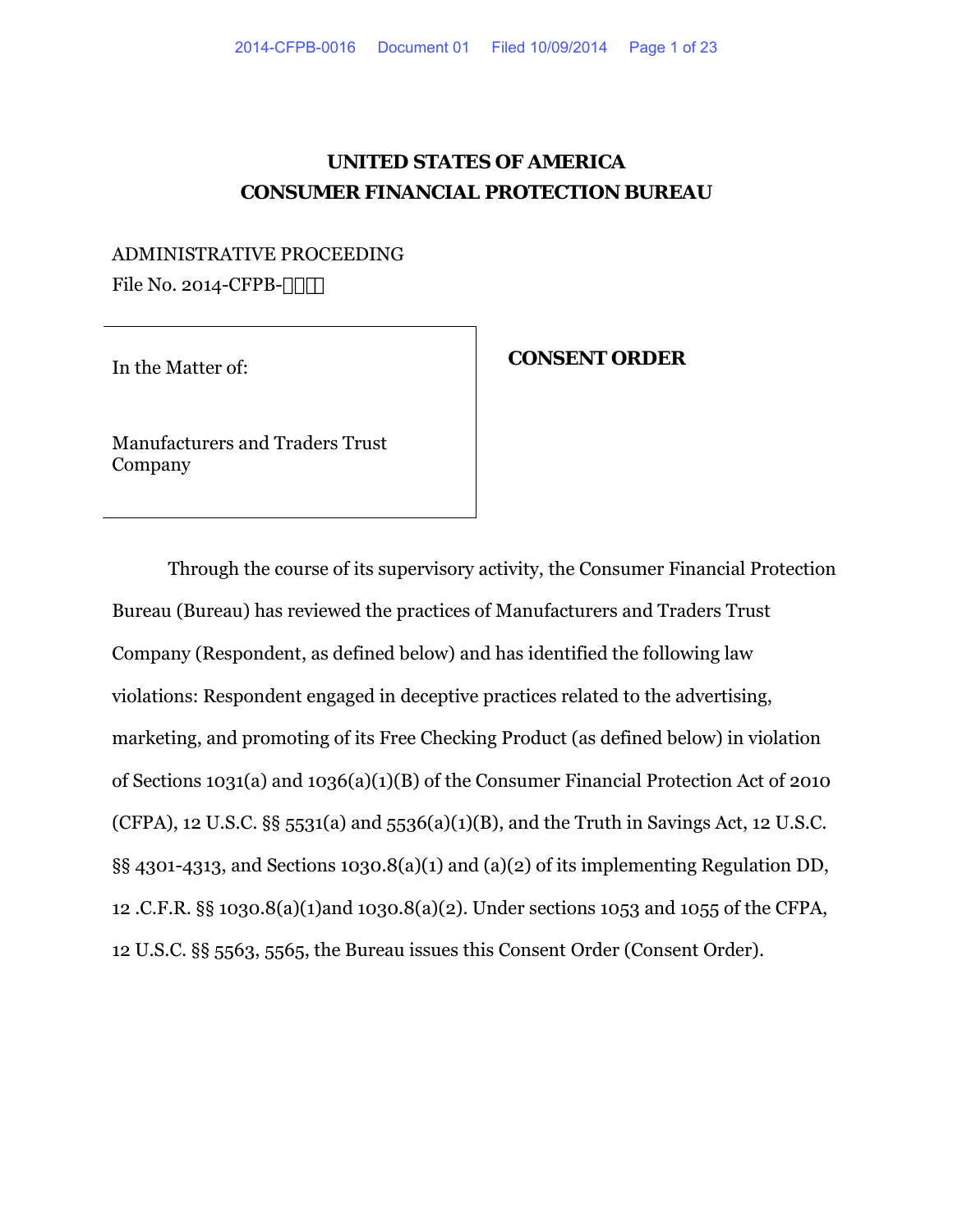## **I Jurisdiction**

1. The Bureau has jurisdiction over this matter under Sections 1053 and 1055 of the CFPA, 12 U.S.C. §§ 5563, 5565 as well as under the Truth in Savings Act, 12 U.S.C. § 4309(a)(3).

### **II Stipulation**

2. Respondent has executed a "Stipulation and Consent to the Issuance of a Consent Order," (Stipulation), which is incorporated by reference and is accepted by the Bureau. By this Stipulation, Respondent has consented to the issuance of this Consent Order by the Bureau under Sections 1053 and 1055 of the CFPA, 12 U.S.C. §§ 5563 and 5565, without admitting or denying any of the findings of fact or conclusions of law, except that Respondent admits the facts necessary to establish the Bureau's jurisdiction over Respondent and the subject matter of this action.

## **III Definitions**

- 3. The following definitions apply to this Consent Order:
	- a. "Affected Consumer" means any consumer who :
		- i. Applied for and enrolled in a Free Checking account with Respondent during the Relevant Period;
		- ii. Had his or her Free Checking account converted by Respondent to an M&T First account due to account inactivity between January 1, 2009 and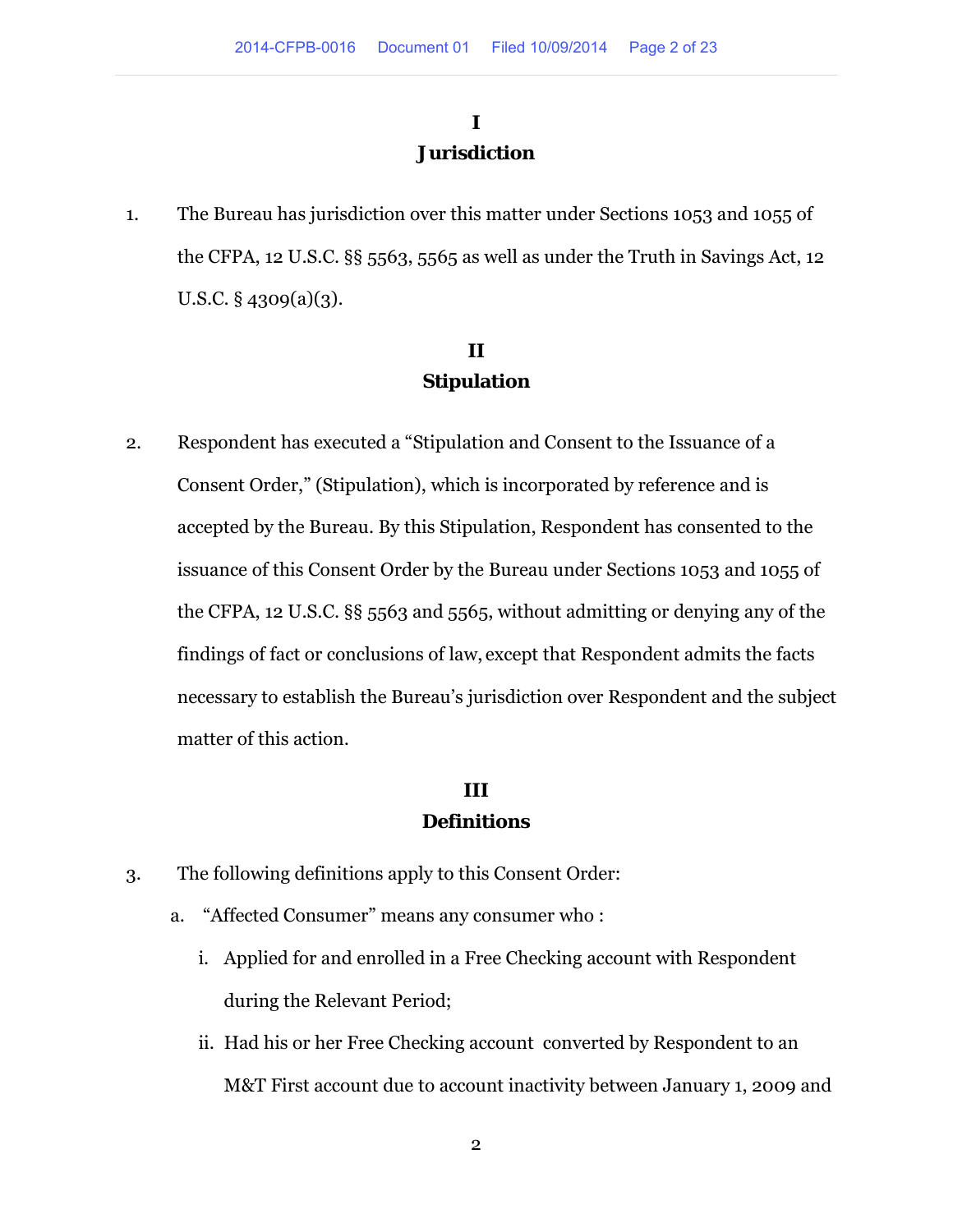September 25, 2012, when Respondent ceased converting consumers to an M&T First account due to account inactivity; and

iii. Was assessed at least one monthly maintenance fee that was not waived.

- b. "Board" means Respondent's duly-elected and acting Board of Directors.
- c. "Effective Date" means the date on which the Consent Order is issued.
- d. "Enforcement Director" means the Assistant Director of the Office of Enforcement for the Consumer Financial Protection Bureau, or his/her delegate.
- e. "Free Checking" means a checking account product with no monthly maintenance fee or minimum balance requirement that Respondent advertised as "free" or "totally free," and which had an inactivity conversion feature, including Respondent's "Free Checking" and "Totally Free Checking" checking account products.
- f. "Regional Director" means the Regional Director for the Northeast Region for the Office of Supervision for the Bureau, or his/her delegate.
- g. "Related Consumer Action" means a private action by or on behalf of one or more consumers or an enforcement action by another governmental agency brought against Respondent based on substantially the same facts as described in Section IV of this Consent Order.
- h. "Relevant Period" includes the period from January 1, 2009 to January 1, 2013.
- i. "Respondent" means Manufacturers and Traders Trust Company and its successors and assigns.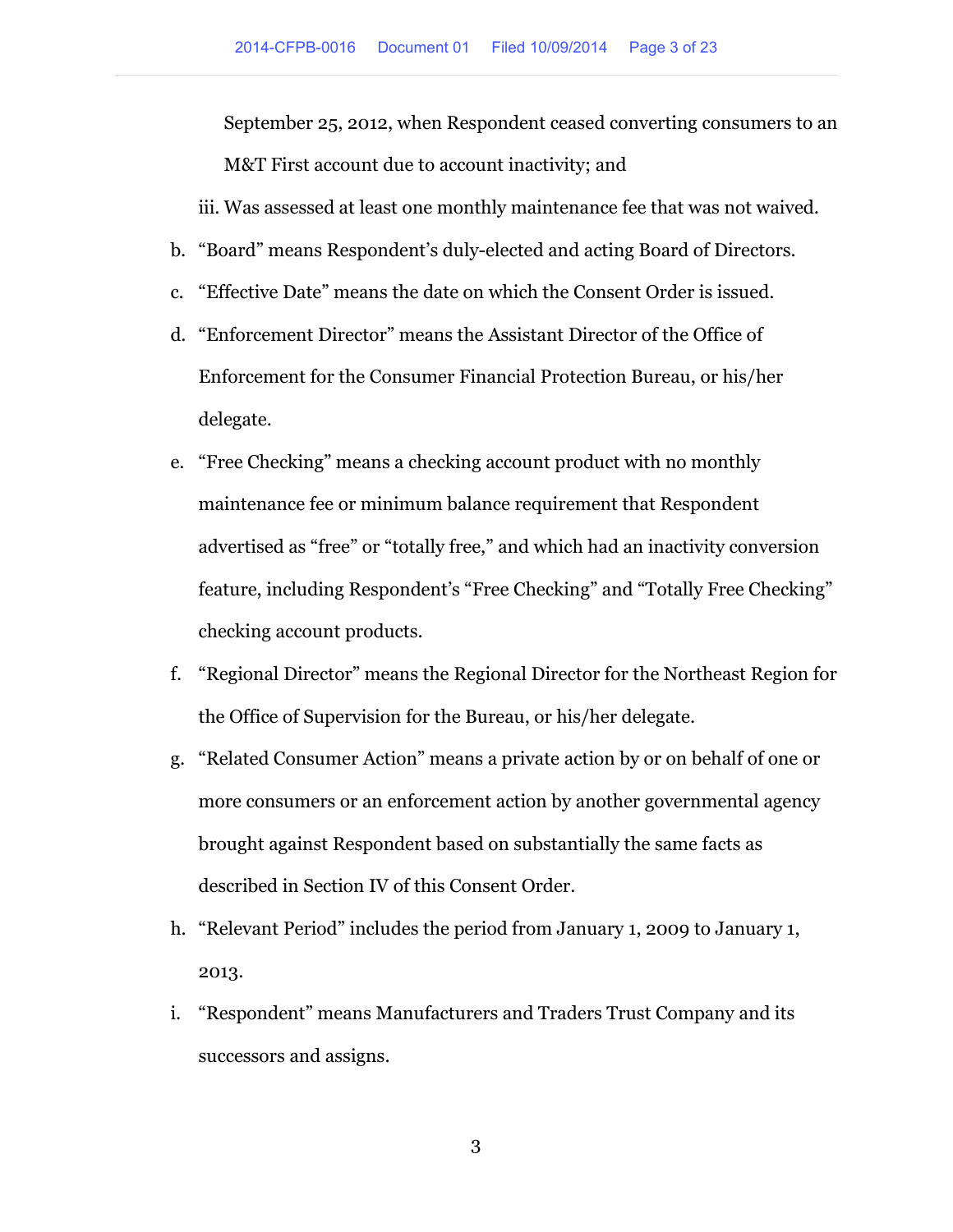j. "Service Provider" shall have the same meaning as set forth in Section 1002(26) of the CFPA, 12 U.S.C. § 5481.

# **IV Bureau Findings and Conclusions**

The Bureau finds the following:

- 4. Respondent is a state member bank headquartered in Buffalo, New York. As of December 31, 2013, Respondent had approximately \$85 billion in total consolidated assets.
- 5. Respondent is an insured depository institution with assets greater than \$10 billion within the meaning of 12 U.S.C.  $\S$  5515(a).
- 6. Respondent is a "covered person" as that term is defined by 12 U.S.C. § 5481(6).
- 7. During the Relevant Period, Respondent marketed Free Checking as "free" and as imposing no monthly service charges.
- 8. However, Respondent required customers to maintain a minimum level of account activity (*e.g*., deposits and withdrawals) to maintain Free Checking. If there was no account activity for 90 consecutive days, Respondent automatically converted Free Checking accounts to M&T First checking accounts ("M&T First").
- 9. During the Relevant Period, the monthly maintenance fee for M&T First ranged from \$5 to \$14. M&T First imposed no monthly maintenance fee if the average account balance was more than \$1,500 or the consumer's combined balances with checking, savings, and time deposits were more than \$1,500.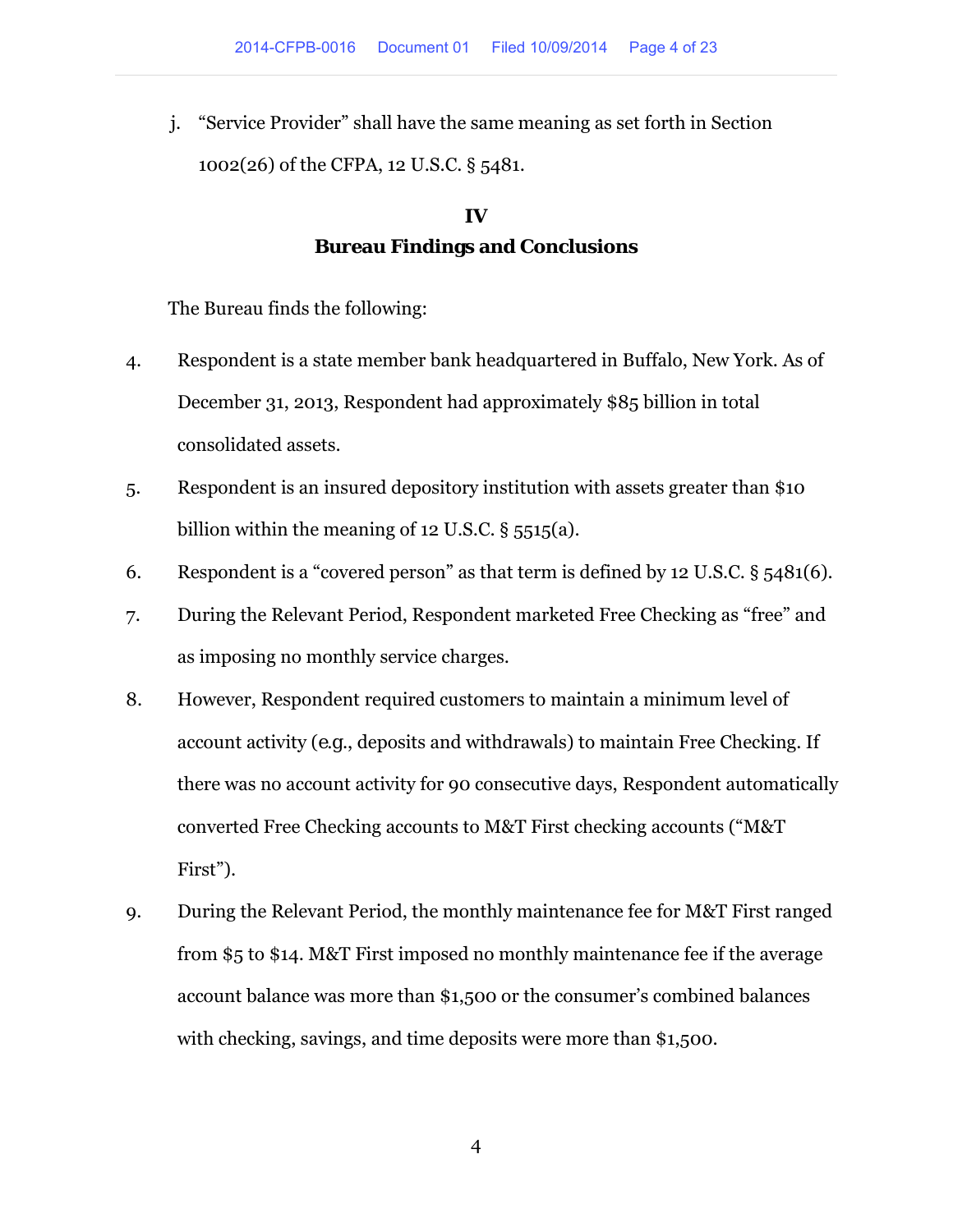- 10. At various points between 2009 and 2012, Respondent marketed Free Checking in various geographic regions through television, print, radio, outdoor and inbranch advertising, as well as through online and direct mail marketing. Respondent also marketed Free Checking on account statements sent to customers and on ATM screens and receipts.
- 11. Respondent marketed Free Checking as not imposing monthly service charges or fees. Representations made by Respondent in advertisements for Free Checking included:
	- a. "Have you raised the green flag for free checking from M&T Bank? There's no minimum balance requirement and no monthly service charge;"
	- b. "Untangle yourself from monthly service fees. Get a free checking account at M&T. No strings attached;"
	- c. "Free yourself from monthly service fees. Get free checking from M&T Bank;" and
	- d. "M&T Totally Free Checking No minimum Balance. No monthly service charge."
- 12. None of the advertisements for Free Checking disclosed either the minimum activity requirement or the automatic conversion of a Free Checking account to an M&T First account after 90 days of inactivity.
- 13. Customers opening a Free Checking account received a one page document titled "Specific Features and Terms for Free Checking Accounts," which disclosed the minimum activity requirement to maintain Free Checking and the automatic conversion feature. Consumers opening a Free Checking account also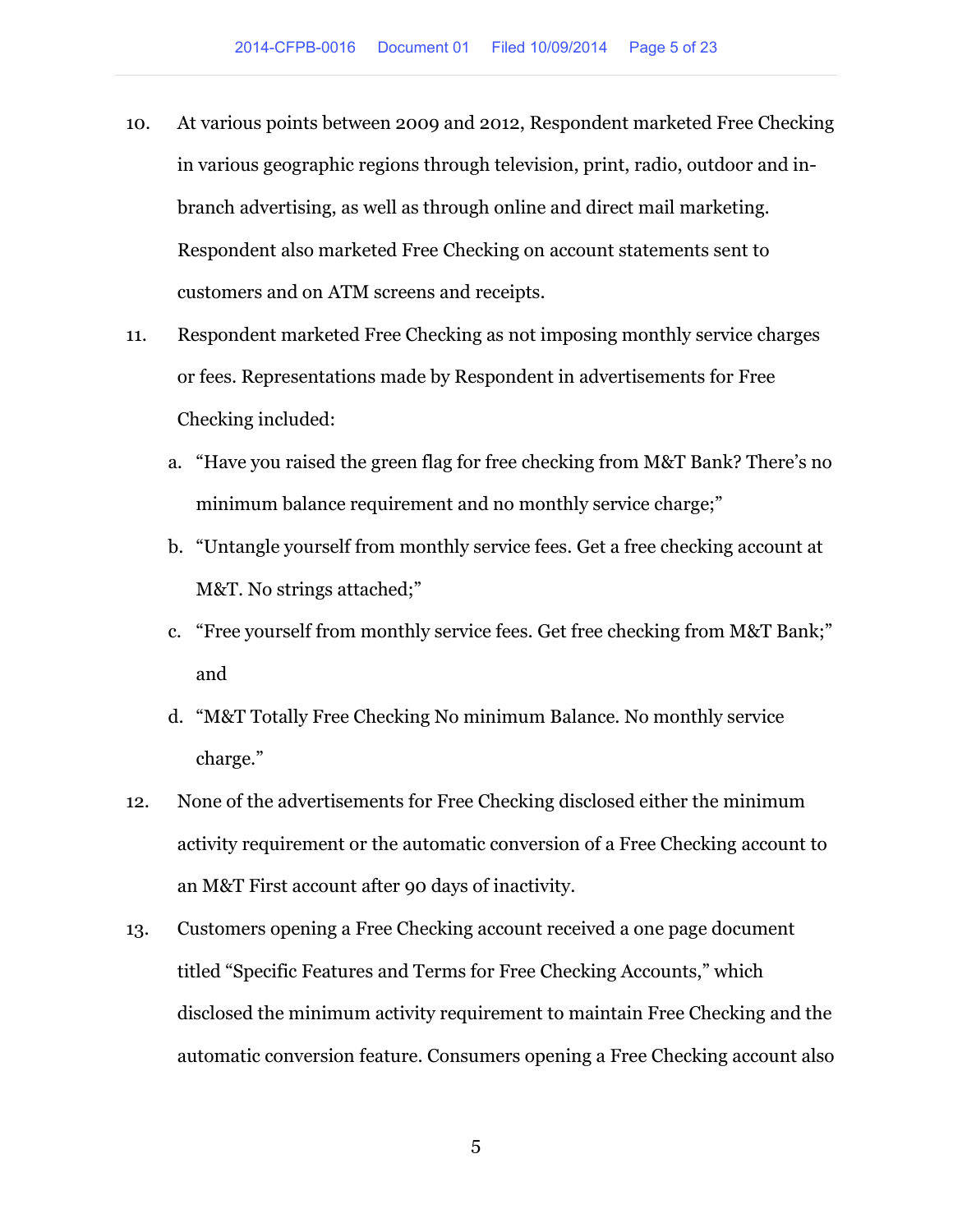received "Specific Features and Terms for M&T First Accounts," which disclosed the monthly maintenance fee associated with the M&T First account.

- 14. The only notifications Respondent provided to consumers after a Free Checking account had been converted to an M&T First account due to inactivity were that "M&T First" would appear on customers' web banking or online account pages, ATM screens and receipts, and other account documents such as paper statements. Respondent automatically waived any monthly maintenance fee for the first month after a Free Checking account was converted to an M&T First account.
- 15. During the Relevant Period, Respondent converted 80,903 Free Checking accounts to M&T First Accounts, and there were approximately 59,041 Affected Consumers from whom Respondent collected monthly maintenance fees that were not waived. Respondent assessed approximately \$2.94 million in fees through the imposition of monthly maintenance fees on these converted accounts and collected from consumers approximately \$2.045 million of those fees.
- 16. Section 1036(a)(1)(B) of the CFPA prohibits "unfair, deceptive, or abusive" acts or practices. 12 U.S.C. § 5536(a)(1)(B).
- 17. As described in Paragraphs 7-14, in connection with the advertising, marketing, and promoting of Free Checking, in numerous instances, Respondent represented, expressly or impliedly, that consumers with Free Checking would not pay a monthly maintenance fee. Respondent's advertising and marketing failed to disclose the minimum activity requirement necessary to maintain Free Checking and the automatic conversion to an M&T First Account after 90 days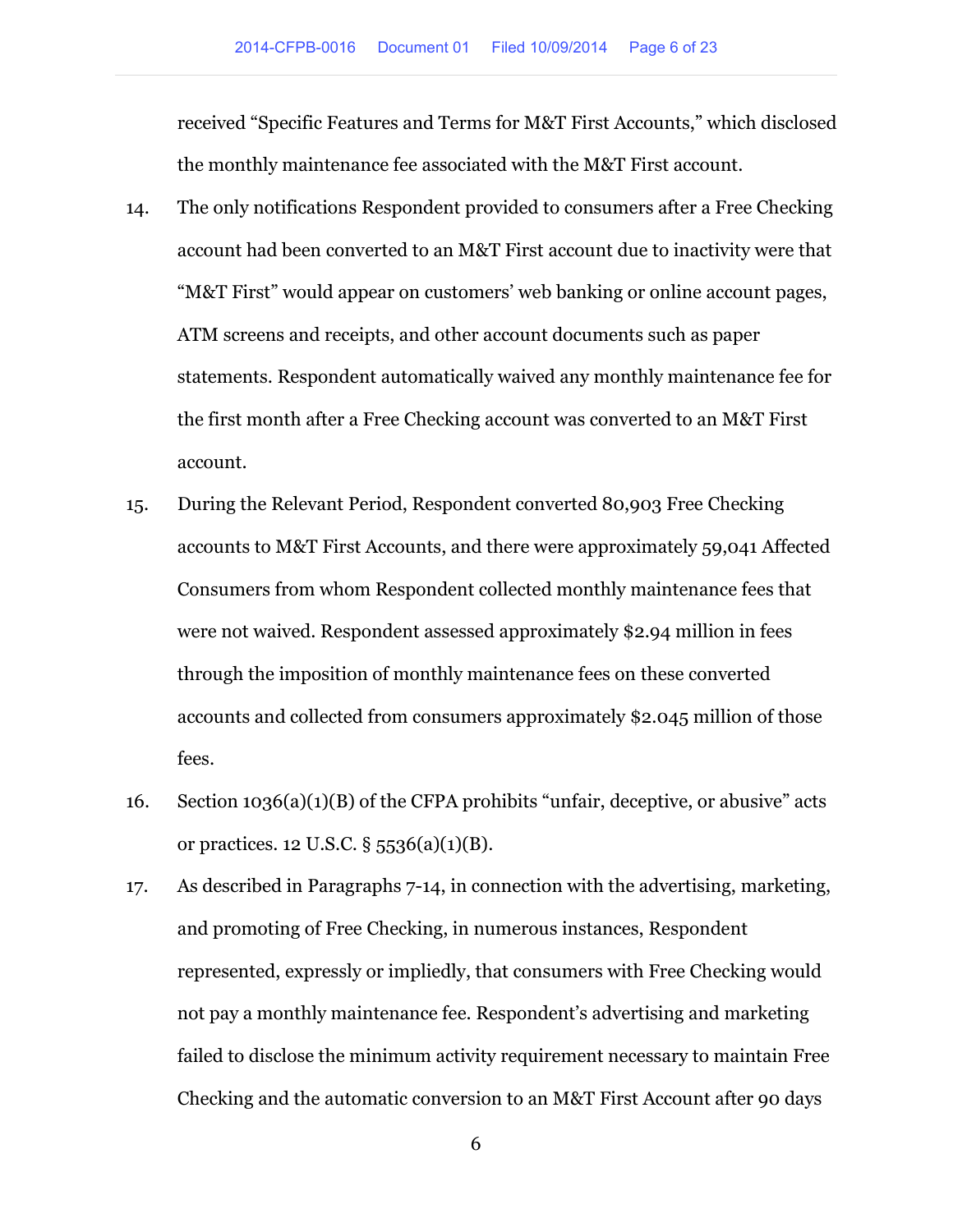of inactivity. Respondent's failure to disclose these facts in its advertising and marketing, in light of the representations made, was a deceptive act or practice.

- 18. Therefore, Respondent engaged in deceptive acts or practices in violation of sections 1031(a) and 1036(a)(1)(B) of the CFPA, 12 U.S.C. §§ 5531(a), 5536(a)(1)(B).
- 19. Regulation DD, 12 C.F.R. § 1030.8(a)(1) prohibits an advertisement from being "misleading or inaccurate," or from "misrepresent[ing] a depository institution's deposit contract."
- 20. As described in Paragraphs 7-14, Respondent's advertisements for Free Checking were misleading and inaccurate because they advertised the product as "free," but failed to disclose the minimum activity requirement necessary to maintain Free Checking and the automatic conversion to an M&T Account if there was no account activity for 90 days.
- 21. Therefore, Respondent's advertisements violated Regulation DD, 12 C.F.R.  $§ 1030.8(a)(1).$
- 22. Regulation DD prohibits advertising an account as "'free' or 'no cost' . . . if any maintenance or activity fee may be imposed on the account." 12 C.F.R.  $§ 1030.8(a)(2).$
- 23. As described in Paragraphs 7-14, Respondent advertised Free Checking as "free," but automatically converted consumers with Free Checking accounts, which did not impose monthly maintenance fees, to M&T First accounts, which did impose monthly maintenance fees, if there was no account activity for 90 consecutive days. Respondent's advertisements referred to Free Checking as "free," but the terms and conditions of Free Checking imposed minimum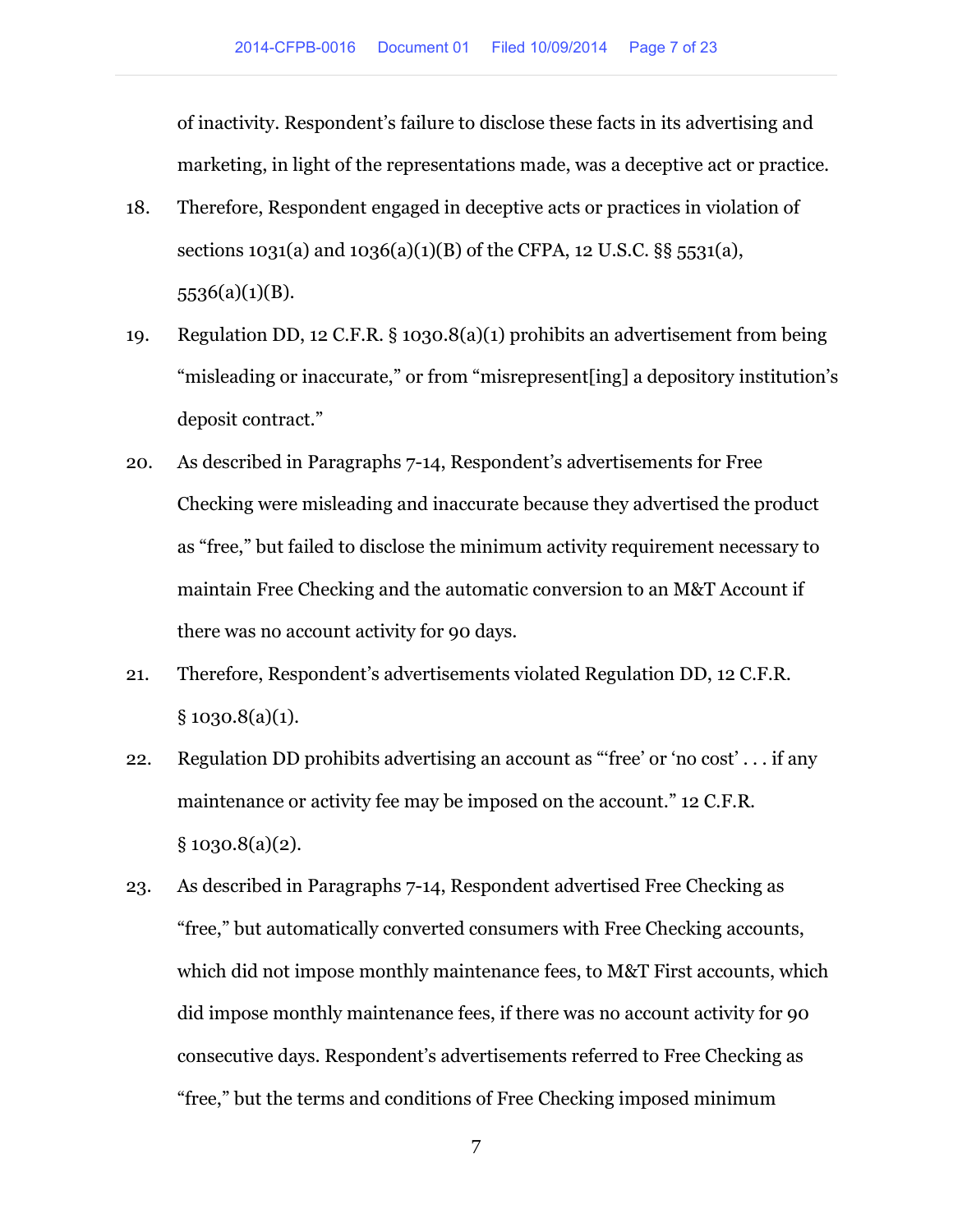activity requirements that, if not met, meant that M&T would automatically convert the Free Checking account to an M&T First account with a monthly maintenance fee.

24. Therefore, Respondent's advertisements violated Regulation DD, 12 C.F.R.  $§ 1030.8(a)(2).$ 

# **ORDER V Conduct Provisions**

**IT IS ORDERED**, under Sections 1053 and 1055 of the CFPA, that:

- 25. Respondent and its officers, agents, servants, employees, and attorneys who have actual notice of this Consent Order*,* whether acting directly or indirectly, may not violate, including by taking reasonable measures to ensure that its Service Providers and other agents do not violate, Sections 1031 and 1036 of the CFPA, 12 U.S.C. §§ 5531 and 5536, and Sections 1030.8(a)(1) and (a)(2) of Regulation DD, 12 .C.F.R.  $\S$ § 1030(a)(1)and (a)(2), in connection with the advertising, marketing, and promoting of free checking accounts.
	- a. Respondent, and its officers, agents, servants, employees, and attorneys who have actual notice of this Consent Order, whether acting directly or indirectly, in connection with the advertising, marketing, and promotion of free checking accounts may not misrepresent, or assist others in misrepresenting, expressly or impliedly: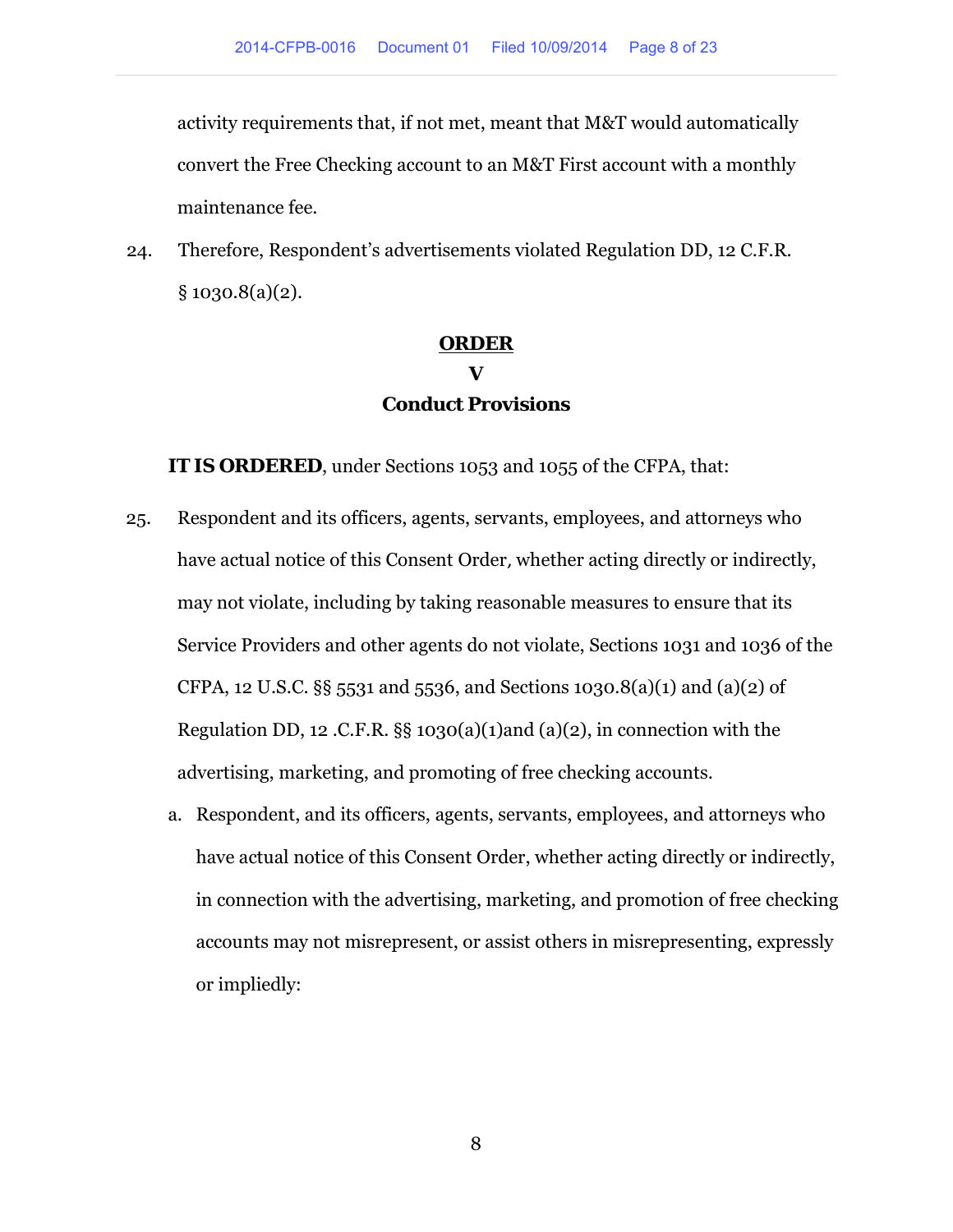- i. That a checking account is free or without cost when the terms and conditions of the account impose account activity requirement to avoid monthly maintenance or activity fees; and
- ii. That a checking account is free or without cost where the account will convert to an account with monthly maintenance or activity fees if the accountholder does not meet account activity requirements.

Nothing in this Consent Order shall be read as an exception to this Paragraph.

26. Respondent shall correct all violations of law, to the extent not already corrected, as described herein, and shall implement procedures to prevent reoccurrence of the acts or practices that gave rise to this Consent Order. Respondent's actions as required by this Paragraph shall be satisfactory to the Regional Director as determined at subsequent examinations and/or visitations.

## **VI Role of the Board**

#### **IT IS FURTHER ORDERED** that:

- 27. The Board or Risk Committee of the Board must review all submissions (including plans, reports, programs, policies, and procedures) required by this Consent Order prior to submission to the Bureau.
- 28. Although this Consent Order requires the Respondent to submit certain documents for the review or non-objection by the Regional Director, the Board will have the ultimate responsibility for proper and sound management of Respondent and for ensuring that Respondent complies with Federal consumer financial law and this Consent Order.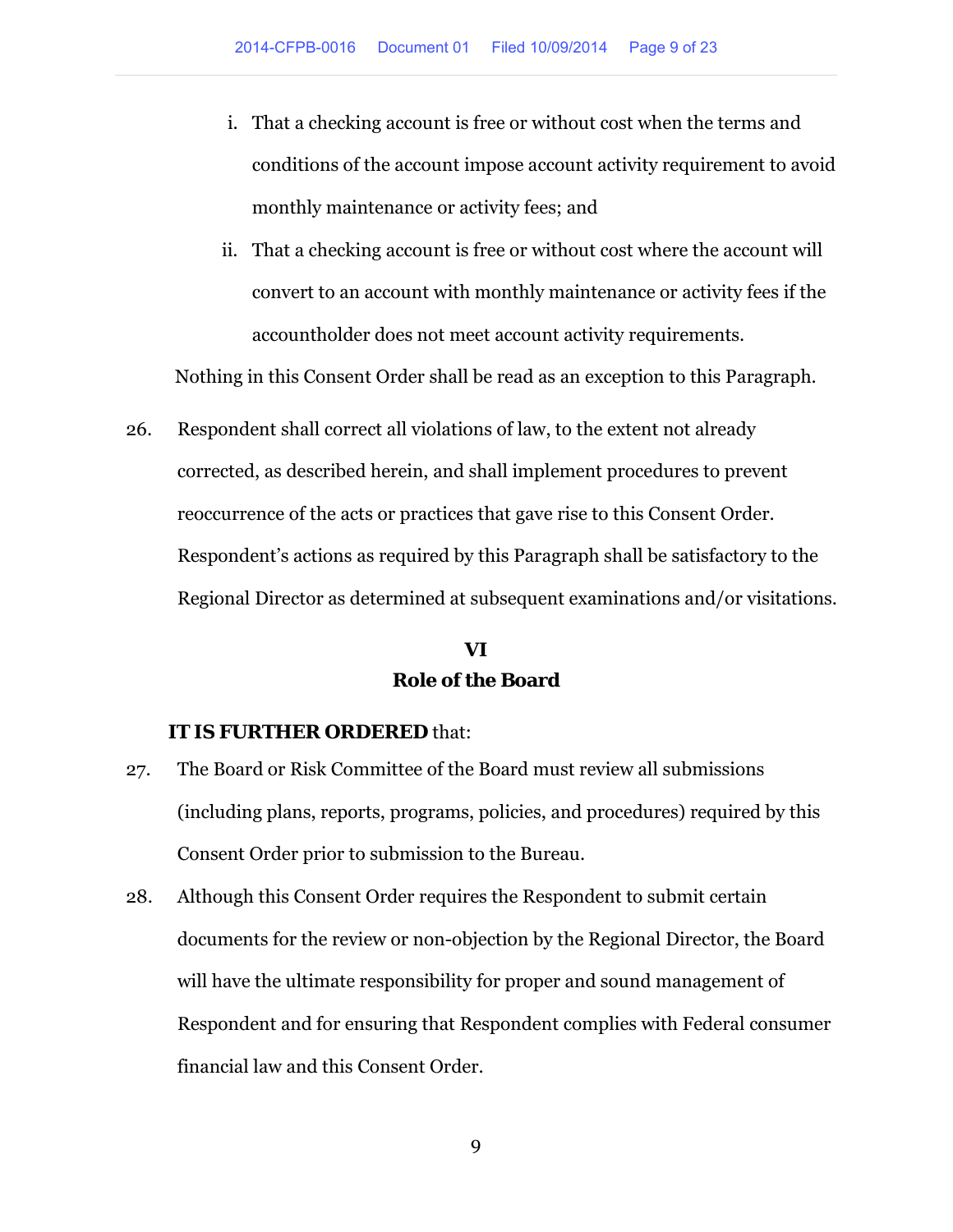- 29. In each instance in this Consent Order in which the Board is required to ensure adherence to, or undertake to perform certain obligations under this Consent Order, the Board or Risk Committee of the Board shall:
	- a. Authorize whatever actions are necessary for Respondent to fully comply with the Consent Order;
	- b. Require timely reporting by management to the Board or Risk Committee of the Board on the status of compliance obligations; and
	- c. Require timely and appropriate corrective action to remedy any material non-compliance with any failures to comply with Board directives related to this Section.

## **MONETARY PROVISIONS VII Order to Pay Redress**

### **IT IS FURTHER ORDERED** that:

- 30. Within 10 days of the Effective Date, Respondent must reserve or deposit into a segregated deposit account \$2.045 million, which represents the approximate amount of consumer injury caused by the practices described in Section IV, for the purpose of providing redress to Affected Consumers as required by this Section.
- 31. Within 90 days of the Effective Date, Respondent must submit to the Regional Director for review and non-objection a comprehensive written plan for providing redress consistent with this Consent Order (Redress Plan). The Regional Director will have the discretion to make a determination of non-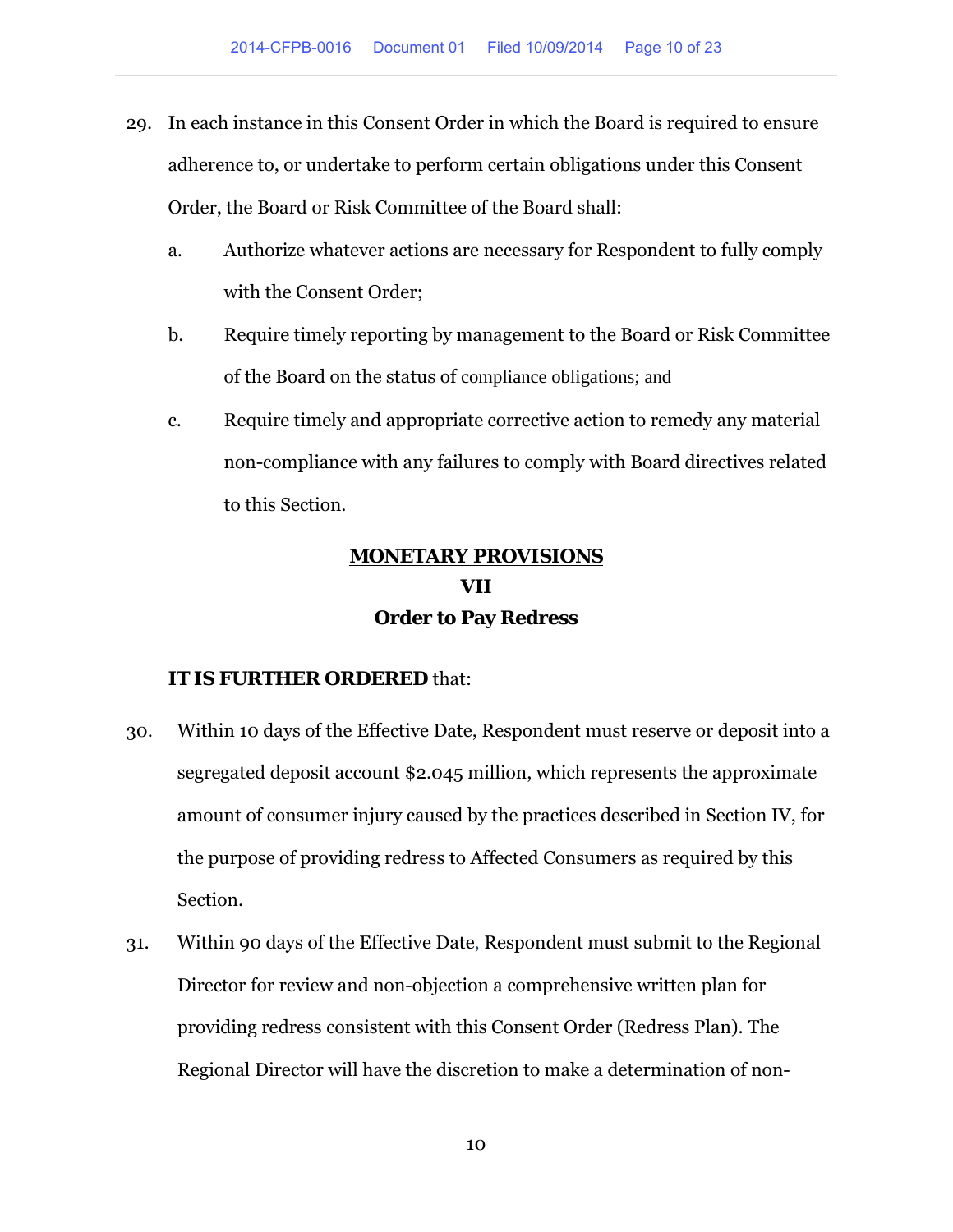objection to the Redress Plan or direct the Respondent to revise it. In the event that the Regional Director directs the Respondent to revise the Redress Plan, Respondent must make the revisions and resubmit the Redress Plan to the Regional Director within 30 days. After receiving notification that the Regional Director has made a determination of non-objection to the Redress Plan, Respondent must implement and adhere to the steps, recommendations, deadlines, and timeframes outlined in the Redress Plan.

- 32. The Redress Plan shall apply to all Affected Consumers and:
	- a. Specify how Respondent will identify all Affected Consumers;
	- b. Provide processes covering all Affected Consumers regardless of their current checking account status with Respondent, including open checking accounts and closed checking accounts with and without a balance:
		- i. For any open checking, savings, or money market account, Respondent shall provide a credit for the Restitution Amount (as defined in Paragraph 33) to the Affected Consumer's account;
		- ii. For any closed or inactive checking account, unless the account has been charged off, Respondent shall send a check for the Restitution Amount to any Affected Consumer;
		- iii. For any closed or inactive checking account that has been charged off, Respondent shall issue a credit decreasing the charged-off balance by the Restitution Amount. Where the Restitution Amount is greater than the existing charged-off balance, Respondent shall mail a check for the difference between the charged-off balance and the Restitution Amount to the Affected Consumer; and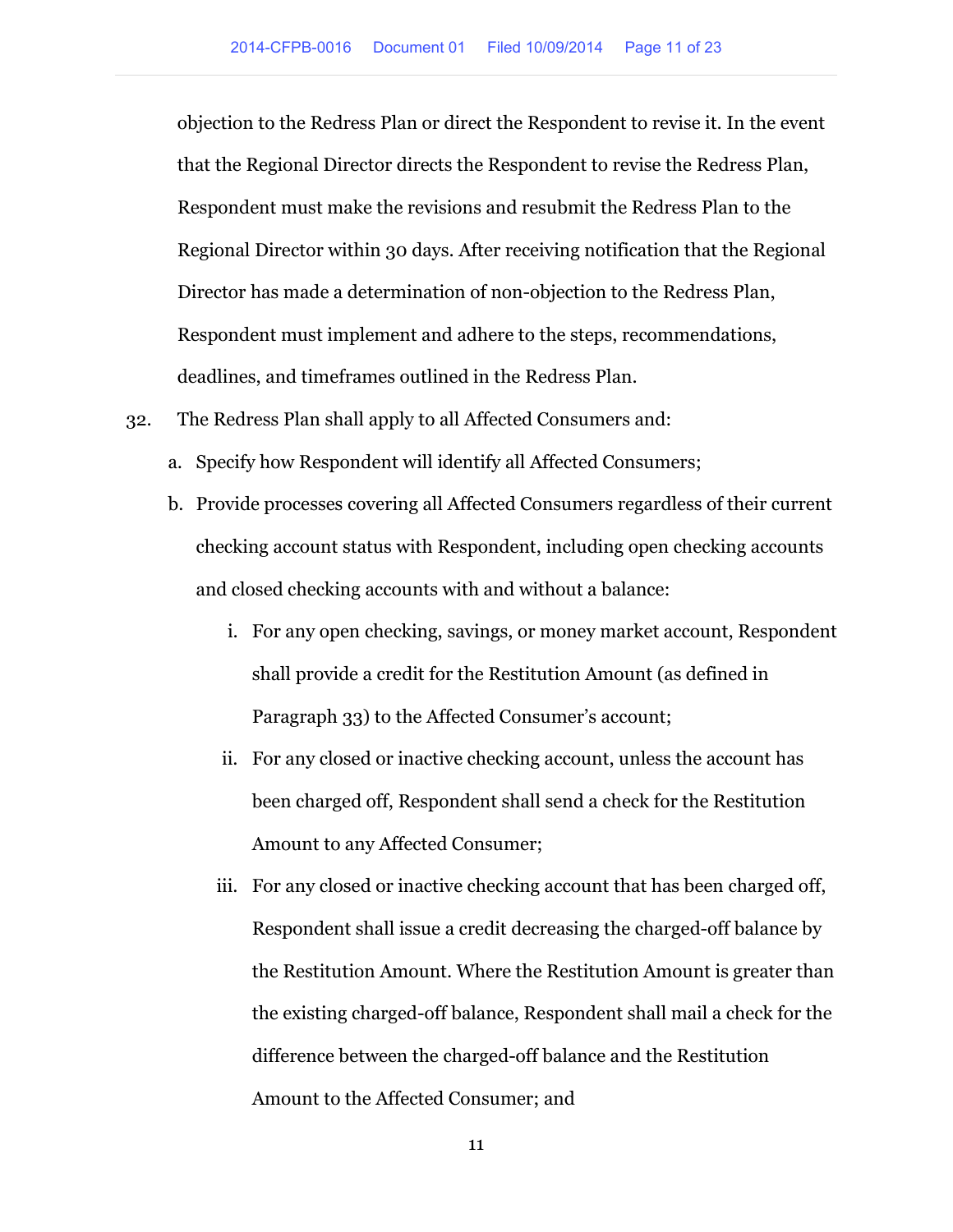- iv. If the Affected Consumer is deceased, Respondent shall send a check for the Restitution Amount to the Affected Consumer or the estate of the Affected Consumer.
- c. Include a description of the following:
	- i. Methods used and the time necessary to compile a list of potential Affected Consumers;
	- ii. Methods used to calculate the Restitution Amount to be paid to each Affected Consumer as required herein;
	- iii. Procedures for issuance and tracking of redress to Affected Consumers; and
	- iv. Procedures for monitoring compliance with the Redress Plan.
- 33. The Redress Plan shall, at a minimum, require Respondent to refund each Affected Consumer the sum of all monthly maintenance fees paid under the terms and conditions of the M&T First account, less any amount of refunds of monthly maintenance fees provided to the Affected Consumer prior to the Effective Date (Restitution Amount).
- 34. The Redress Plan shall, in all cases where Respondent closed a Free Checking account due to a negative balance, specify how Respondent will:
	- a. Identify Affected Consumers whose accounts were closed due to a negative balance and for whom Respondent previously furnished information to a credit reporting agency; and
	- b. Update the information for Affected Consumers with the appropriate credit reporting agency.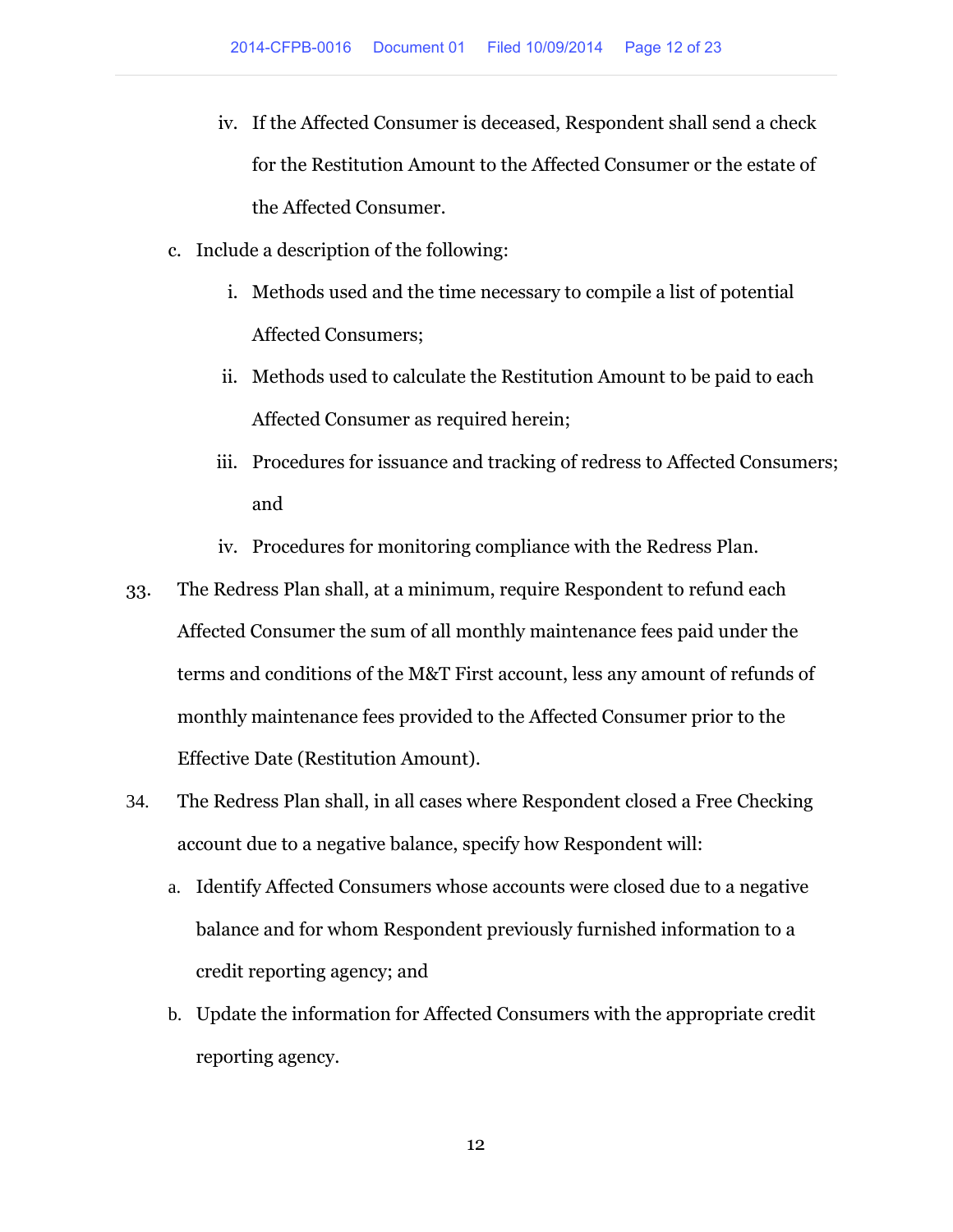- 35. The Redress Plan shall, for each Affected Consumer, require Respondent to provide updated information to each credit reporting agency to which Respondent had previously furnished information.
- 36. Within 90 days from completion of the Redress Plan, Respondent shall submit a Redress Plan Report to the Regional Director, which shall include Respondent's Internal Audit department's review and assessment of Respondent's compliance with the terms of the Redress Plan, including:
	- a. The methodology used to determine the population of Affected Consumers;
	- b. The Restitution Amount for each Affected Consumer;
	- c. The total number of Affected Consumers;
	- d. The procedures used to issue and track redress payments;
	- e. The procedures used for reporting and requesting the reporting of updated information to credit reporting agencies; and
	- f. The work of independent consultants that Respondent has used, if any, to assist and review its execution of the Redress Plan.
- 37. With respect to redress to be paid to Affected Consumers, the Redress Plan shall include: (1) the form of the letter (Redress Notification Letter) to be sent notifying Affected Consumers of the redress; and (2) the form of the envelope that will contain the Redress Notification Letter. The Redress Notification Letter shall include language explaining the manner in which the amount of redress was calculated; an explanation of the use of a credit and/or check as applicable; and a statement that the provision of refund payment is in accordance with the terms of this Consent Order. Respondent shall not include in any envelope containing a Redress Notification Letter any materials other than the approved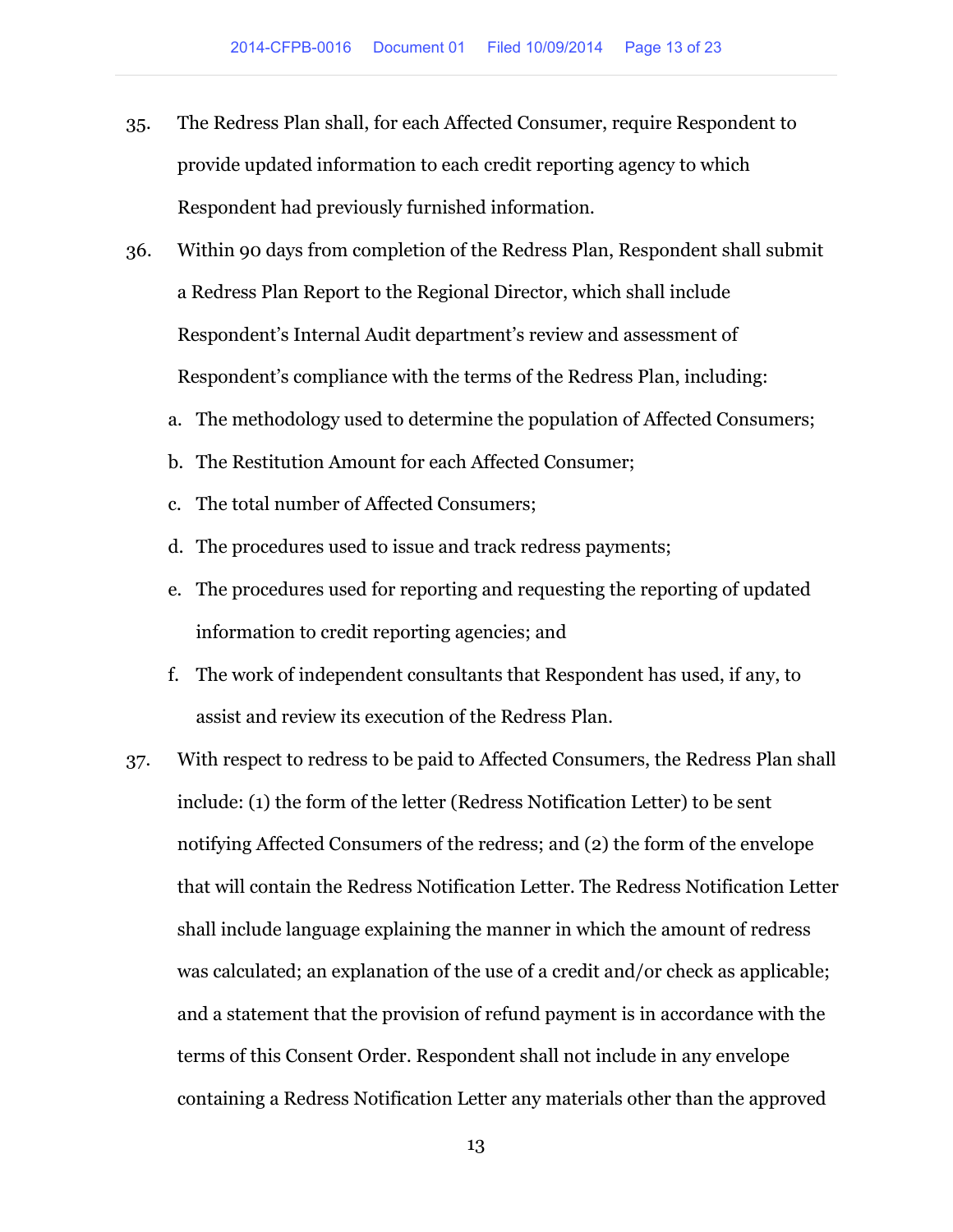letters, and when appropriate, redress checks, unless Respondent has obtained written confirmation from the Regional Director that the Bureau does not object to the inclusion of such additional materials.

- 38. Respondent shall provide all relief to consumers required by this Consent Order, regardless of whether the total of such relief exceeds the amount reserved or deposited into a segregated account under this Section.
- 39. After completing the Redress Plan, if the amount of redress provided to Affected Consumers is less than \$2.045 million, within 30 days of the completion of the Redress Plan, Respondent must pay to the Bureau, by wire transfer to the Bureau or to the Bureau's agent, and according to the Bureau's wiring instructions, the difference between the amount of redress provided to Affected Consumers and \$2.045 million.
- 40. If the Bureau determines, in its sole discretion, that additional redress to Affected Consumers is wholly or partially impracticable or otherwise inappropriate, or if funds remain after the additional redress is completed, the Bureau may apply any remaining funds for such other equitable relief, including consumer information remedies, as determined to be reasonably related to the violations described in Section IV of this Consent Order. Any funds not used for such equitable relief will be deposited in the U.S. Treasury as disgorgement. Respondent will have no right to challenge any actions that the Bureau or its representatives may take under this Paragraph.
- 41. Respondent may not condition the payment of any redress to any Affected Consumer under this Consent Order on that Affected Consumer waiving any right.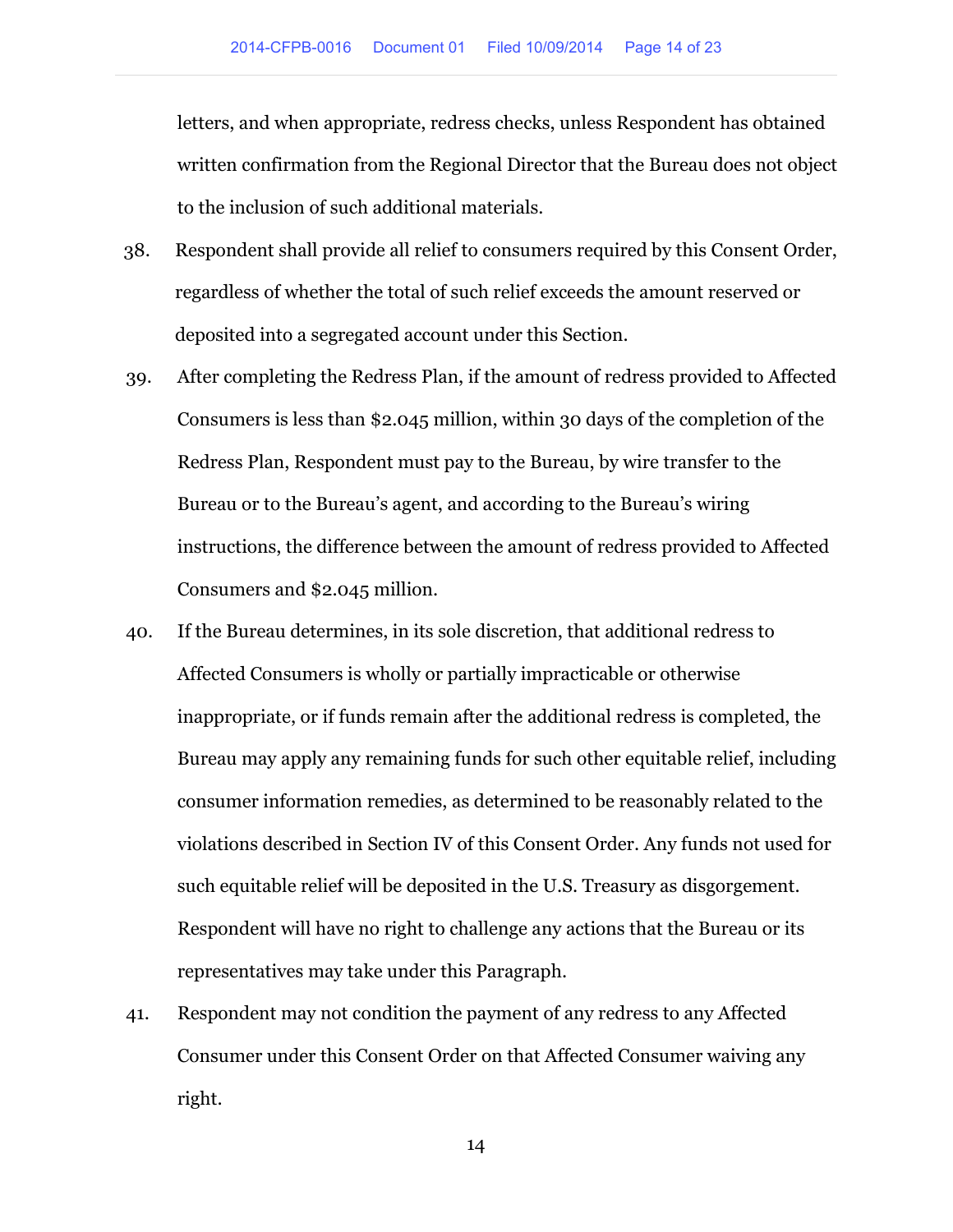## **VIII Order to Pay Civil Money Penalties**

### **IT IS FURTHER ORDERED** that:

- 42. Under Section 1055(c) of the CFPA, 12 U.S.C. § 5565(c), by reason of the violations of law described in Section IV of this Consent Order, and taking into account the factors in 12 U.S.C.  $\S$  5565(c)(3), Respondent must pay a civil money penalty of \$200,000 to the Bureau.
- 43. Within 10 days of the Effective Date, Respondent must pay the civil money penalty by wire transfer to the Bureau or to the Bureau's agent in compliance with the Bureau's wiring instructions.
- 44. The civil money penalty paid under this Consent Order will be deposited in the Civil Penalty Fund of the Bureau as required by Section 1017(d) of the CFPA, 12 U.S.C. § 5497(d).
- 45. Respondent must treat the civil money penalty paid under this Consent Order as a penalty paid to the government for all purposes. Regardless of how the Bureau ultimately uses those funds, Respondent must not:
	- a. Claim, assert, or apply for a tax deduction, tax credit, or any other tax benefit for any civil money penalty paid under this Consent Order; or
	- b. Seek or accept, directly or indirectly, reimbursement or indemnification from any source, including but not limited to payment made under any insurance policy, with regard to any civil money penalty paid under this Consent Order.
- 46. To preserve the deterrent effect of the civil money penalty in any Related Consumer Action, Respondent must not argue that Respondent is entitled to,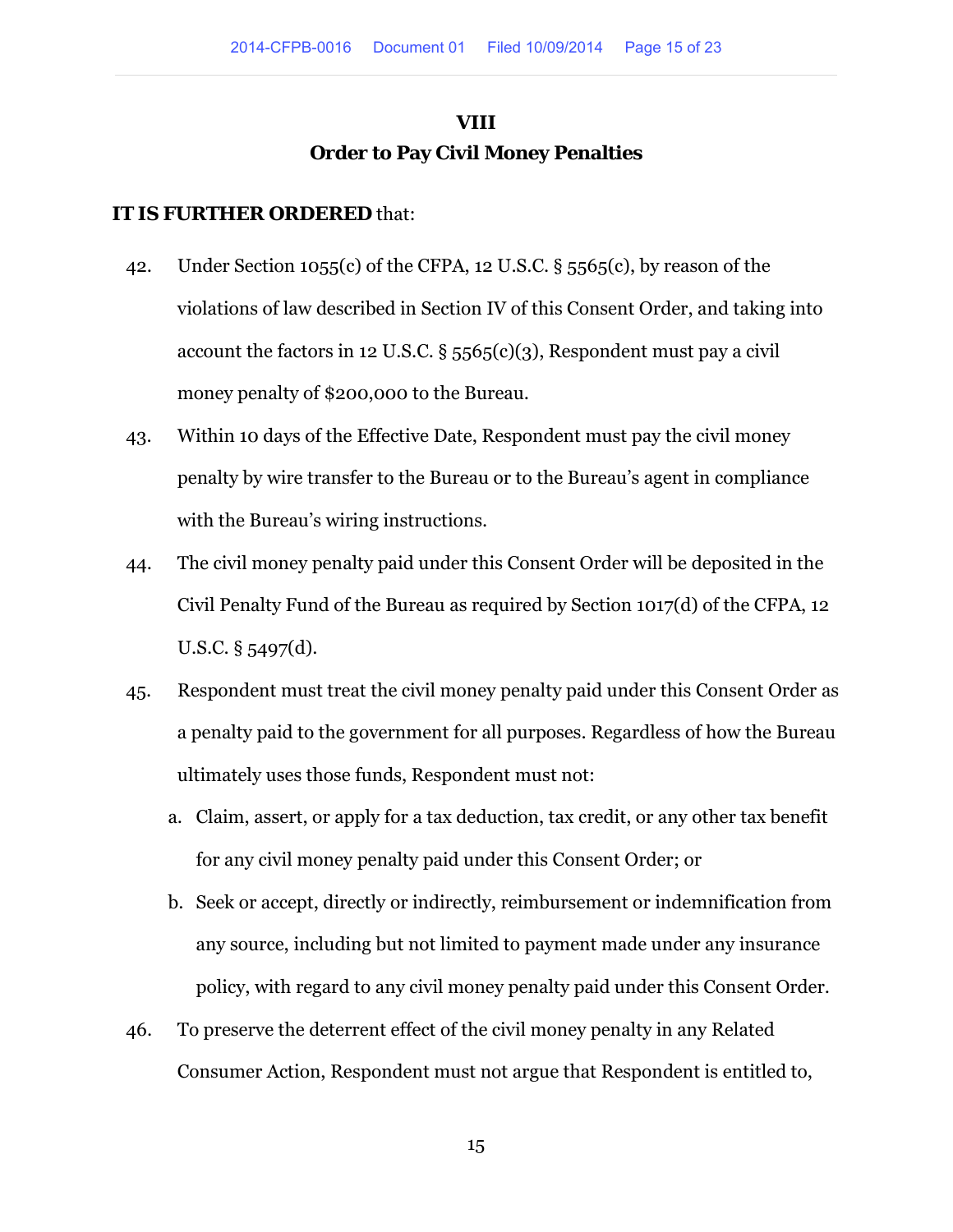nor may Respondent benefit by, any offset or reduction of any monetary remedies imposed in the Related Consumer Action because of the civil money penalty paid in this action (Penalty Offset). If the court in any Related Consumer Action grants such a Penalty Offset, Respondent must, within 30 days after entry of a final order granting the Penalty Offset, notify the Bureau, and pay the amount of the Penalty Offset to the U.S. Treasury. Such a payment will not be considered an additional civil money penalty and will not change the amount of the civil money penalty imposed in this action.

## **IX Additional Monetary Provisions**

#### **IT IS FURTHER ORDERED** that**:**

- 47. In the event of any default on Respondent's obligations to make payment under this Consent Order, interest, computed under 28 U.S.C. § 1961, as amended, will accrue on any outstanding amounts not paid from the date of default to the date of payment, and will immediately become due and payable.
- 48. Respondent must relinquish all dominion, control, and title to the funds paid to the fullest extent permitted by law and no part of the funds may be returned to Respondent.
- 49. Under 31 U.S.C. § 7701, Respondent, unless it already has done so, must furnish to the Bureau its taxpayer identifying numbers, which may be used for purposes of collecting and reporting on any delinquent amount arising out of this Consent Order.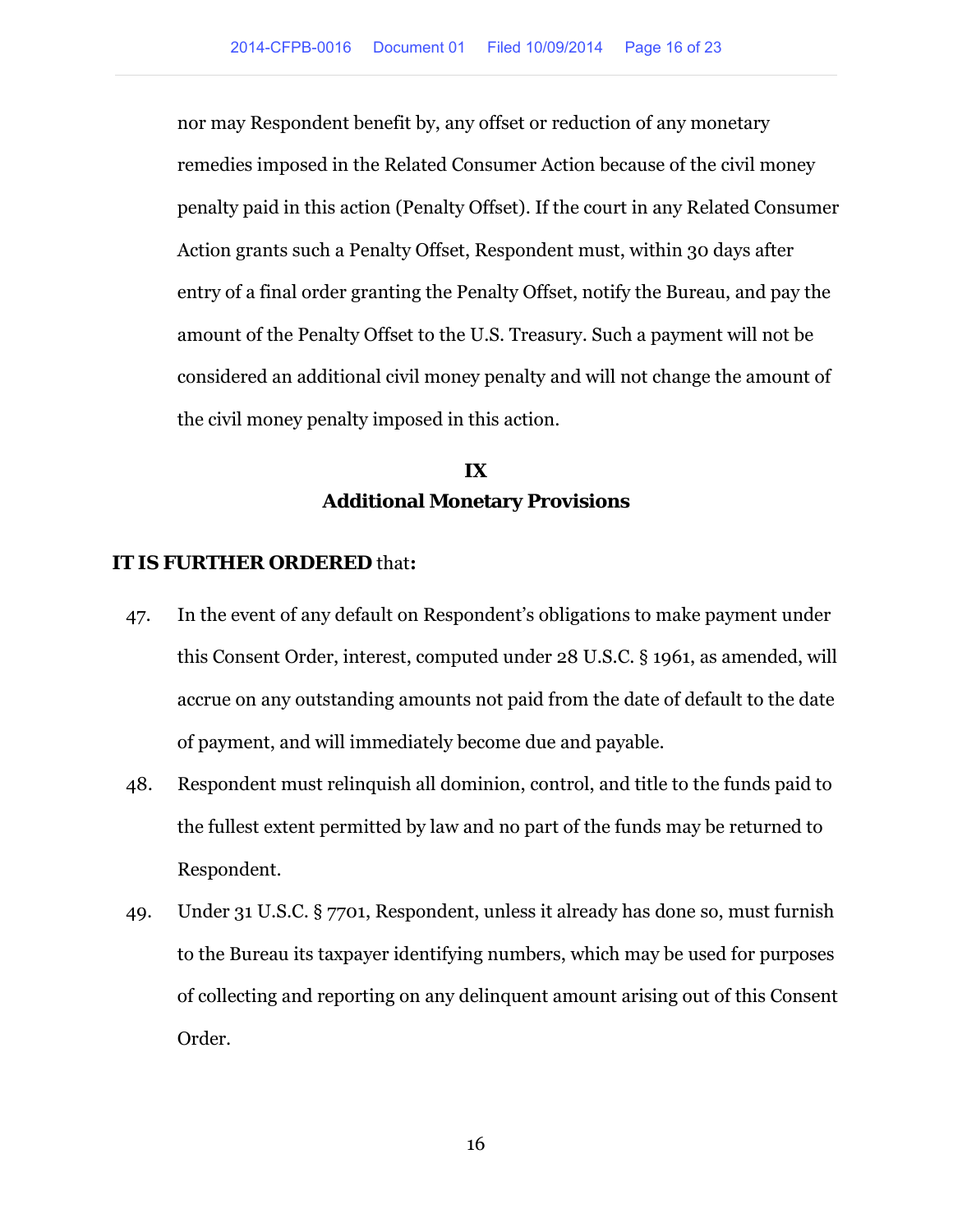50. Within 30 days of the entry of a final judgment, consent order, or settlement in a Related Consumer Action, Respondent must notify the Regional Director of the final judgment, consent order, or settlement in writing. That notification must indicate the amount of redress, if any, that Respondent paid or is required to pay to consumers and describe the consumers or classes of consumers to whom that redress has been or will be paid.

## **X Reporting Requirements**

#### **IT IS FURTHER ORDERED** that:

51. Respondent must notify the Bureau of any development that may affect compliance obligations arising under this Consent Order, including but not limited to, a dissolution, assignment, sale, merger, or other action that would result in the emergence of a successor company; the creation or dissolution of a subsidiary, parent, or affiliate that engages in any acts or practices subject to this Consent Order; the filing of any bankruptcy or insolvency proceeding by or against Respondent; or a change in Respondent's name or address. Respondent must provide this notice at least 30 days before the development or as soon as practicable after the learning about the development, whichever is sooner.

### **XI Order Distribution and Acknowledgment**

#### **IT IS FURTHER ORDERED** that,

52. Within 30 days of the Effective Date, Respondent must deliver a copy of this Consent Order to each member of the Board and each executive officer, as well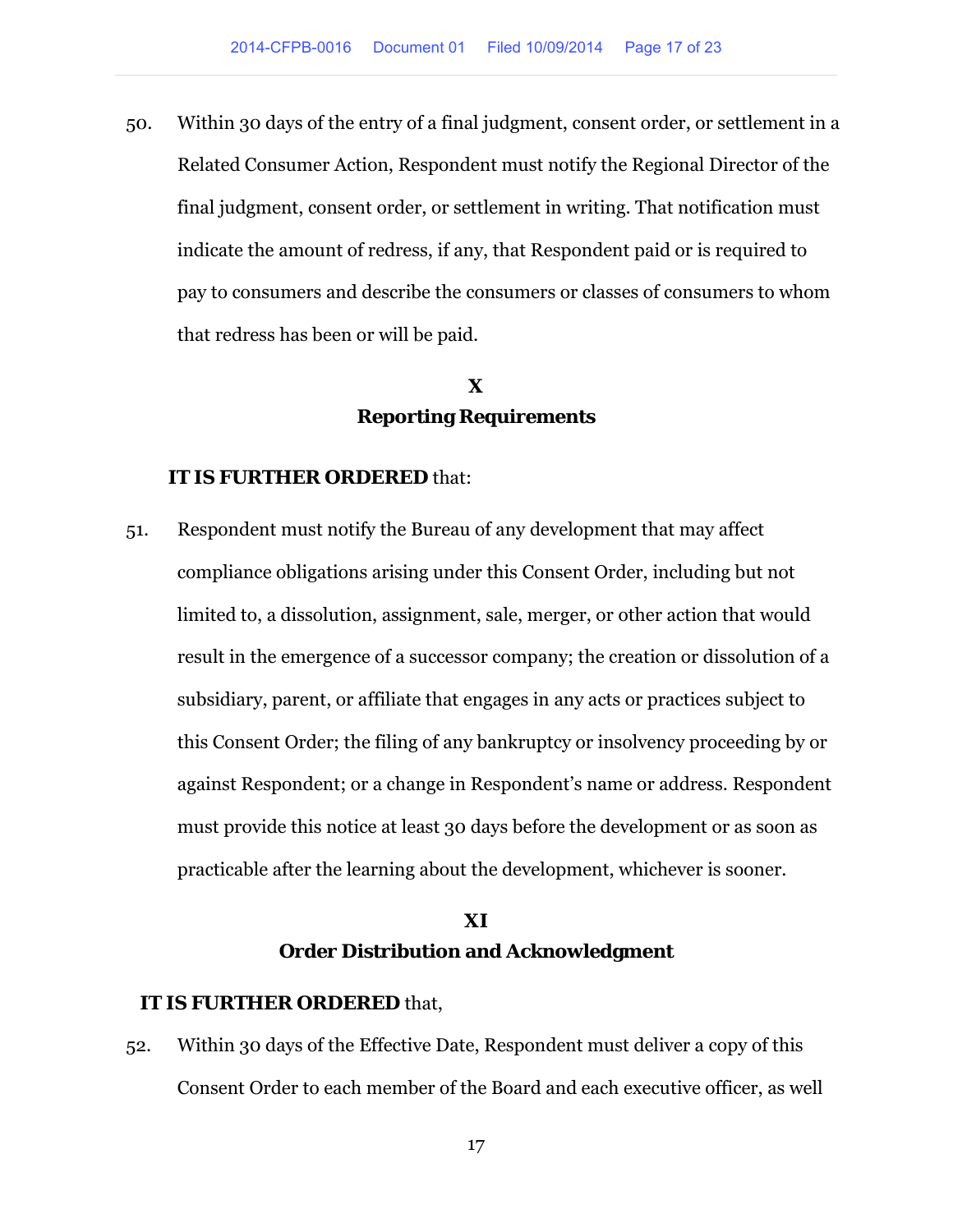as to any managers, employees, Service Providers, or other agents and representatives who have responsibilities related to the subject matter of the Consent Order.

- 53. For 5 years from the Effective Date, Respondent must deliver a copy of this Consent Order to any business entity resulting from any change in structure referred to in Section X, any future board members and executive officers, as well as to any managers, employees, Service Providers, or other agents and representatives who will have responsibilities related to the subject matter of the Consent Order before they assume their responsibilities.
- 54. Respondent must secure a signed and dated statement acknowledging receipt of a copy of this Consent Order, ensuring that any electronic signatures comply with the requirements of the E-Sign Act, 15 U.S.C. § 7001 *et seq.*, within 30 days of delivery, from all persons receiving a copy of this Consent Order under this Section.

### **XII Recordkeeping**

### **IT IS FURTHER ORDERED** that

- 55. Respondent shall create, for at least 5 years from the Effective Date, and then retain, for at least 5 years, and make available to the Bureau upon request, the following business records:
	- a. All documents and records necessary to demonstrate full compliance with each provision of this Consent Order, including all submissions to the Bureau and all documents and records pertaining to the Redress Plan, as set forth in Section VII;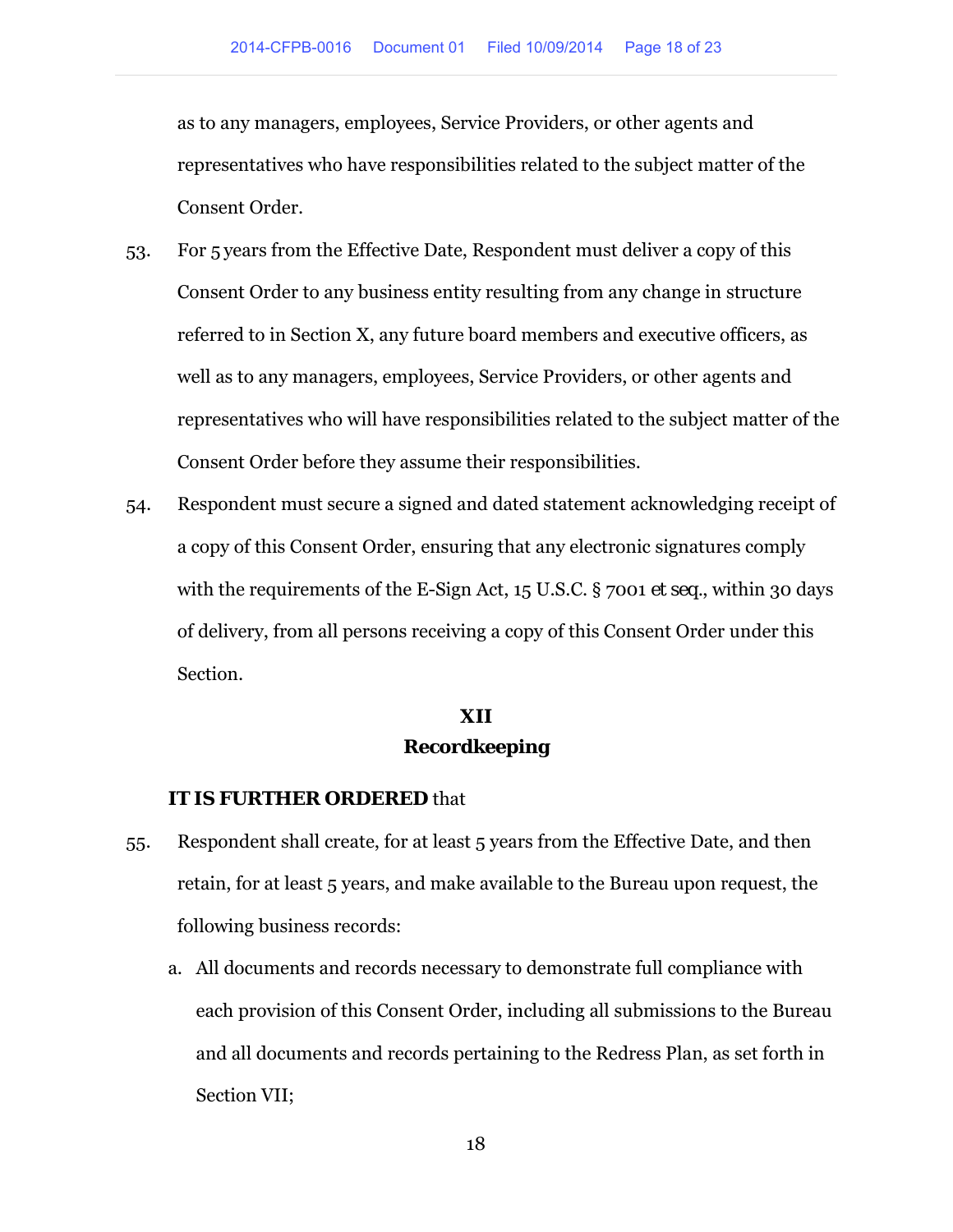- b. Copies of all advertisements, websites, and other marketing materials, including any such materials used by a third party on behalf of Respondent, relating to the marketing or promotion of Free Checking or consumer checking accounts advertised as "free" or "no cost"; and
- c. All consumer complaints and refund requests related to Free Checking (whether received directly or indirectly, such as through a third party), and any responses to those complaints or requests.

### **XIII Notices**

#### **IT IS FURTHER ORDERED** that:

- 56. Unless otherwise directed in writing by the Bureau, Respondent must provide all submissions, requests, communications, or other documents relating to this Consent Order in writing, with the subject line, "*In re Manufacturers and Traders Trust Company* , File No. 2014-CFPB-[Docket #]," and send them either:
	- a. By overnight courier (not the U.S. Postal Service), as follows:

Regional Director, Bureau Northeast Region Consumer Financial Protection Bureau 140 East 45th Street New York, NY 10017; or

b. By first-class mail to the address in Paragraph 56(a) and contemporaneously by email to Enforcement Compliance@cfpb.gov.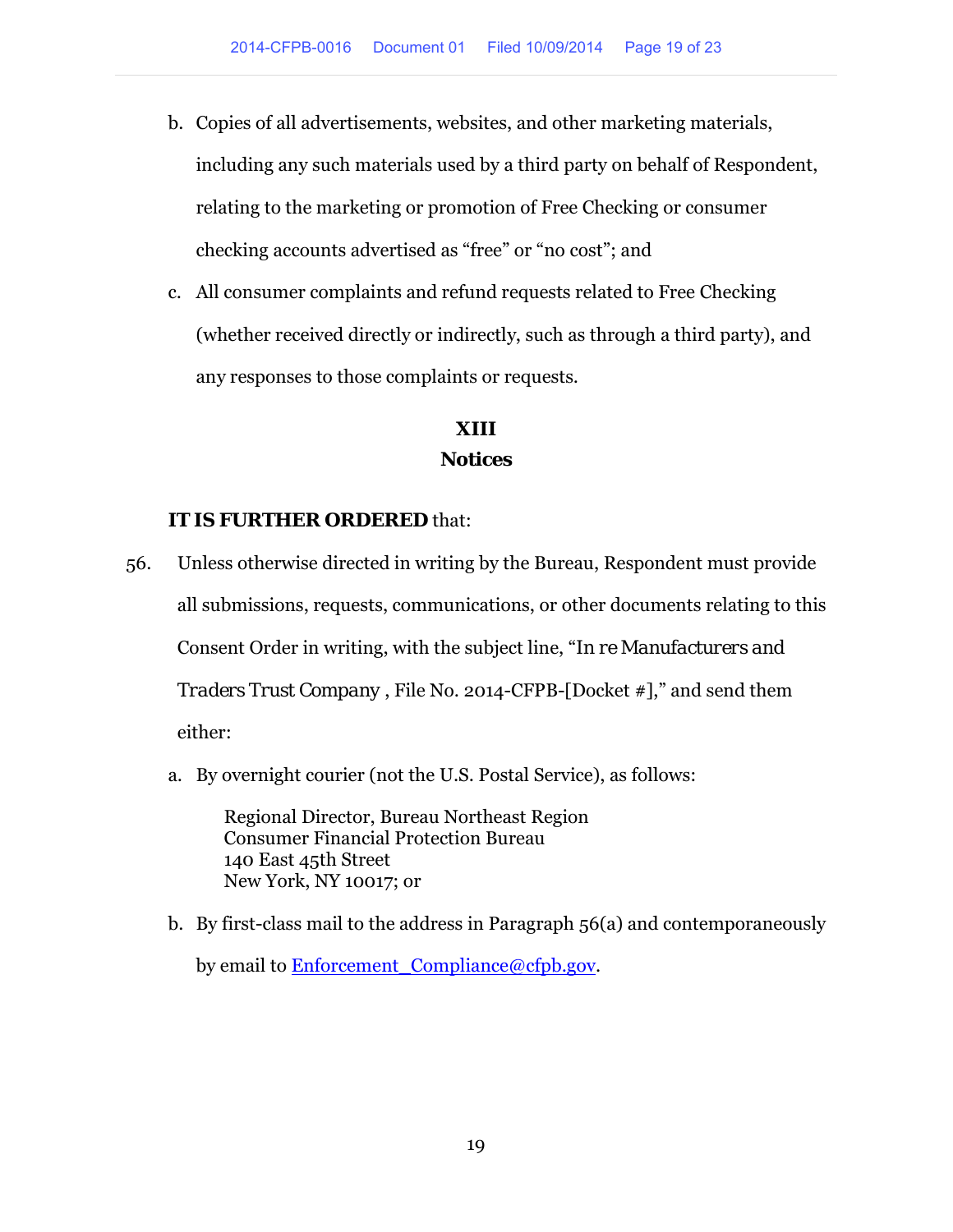# **XIV Compliance Monitoring**

**IT IS FURTHER ORDERED** that, to monitor Respondent's compliance with

this Consent Order:

- 57. Within 30 days of receipt of a written request from the Bureau, Respondent must submit additional compliance reports or other requested information, which must be made under penalty of perjury; provide sworn testimony; or produce documents.
- 58. For purposes of this Section, the Bureau may communicate directly with Respondent, unless Respondent retains counsel related to these communications.
- 59. Respondent must permit Bureau representatives to interview any employee or other person affiliated with Respondent who has agreed to such an interview. The person interviewed may have counsel present.
- 60. Nothing in this Consent Order will limit the Bureau's lawful use of compulsory process, under 12 C.F.R. § 1080.6.

# **XV Modifications to Non-Material Requirements**

### **IT IS FURTHER ORDERED** that:

61. Respondent may seek a modification to non-material requirements of this Consent Order (*e.g*., reasonable extensions of time and changes to reporting requirements) by submitting a written request to the Regional Director.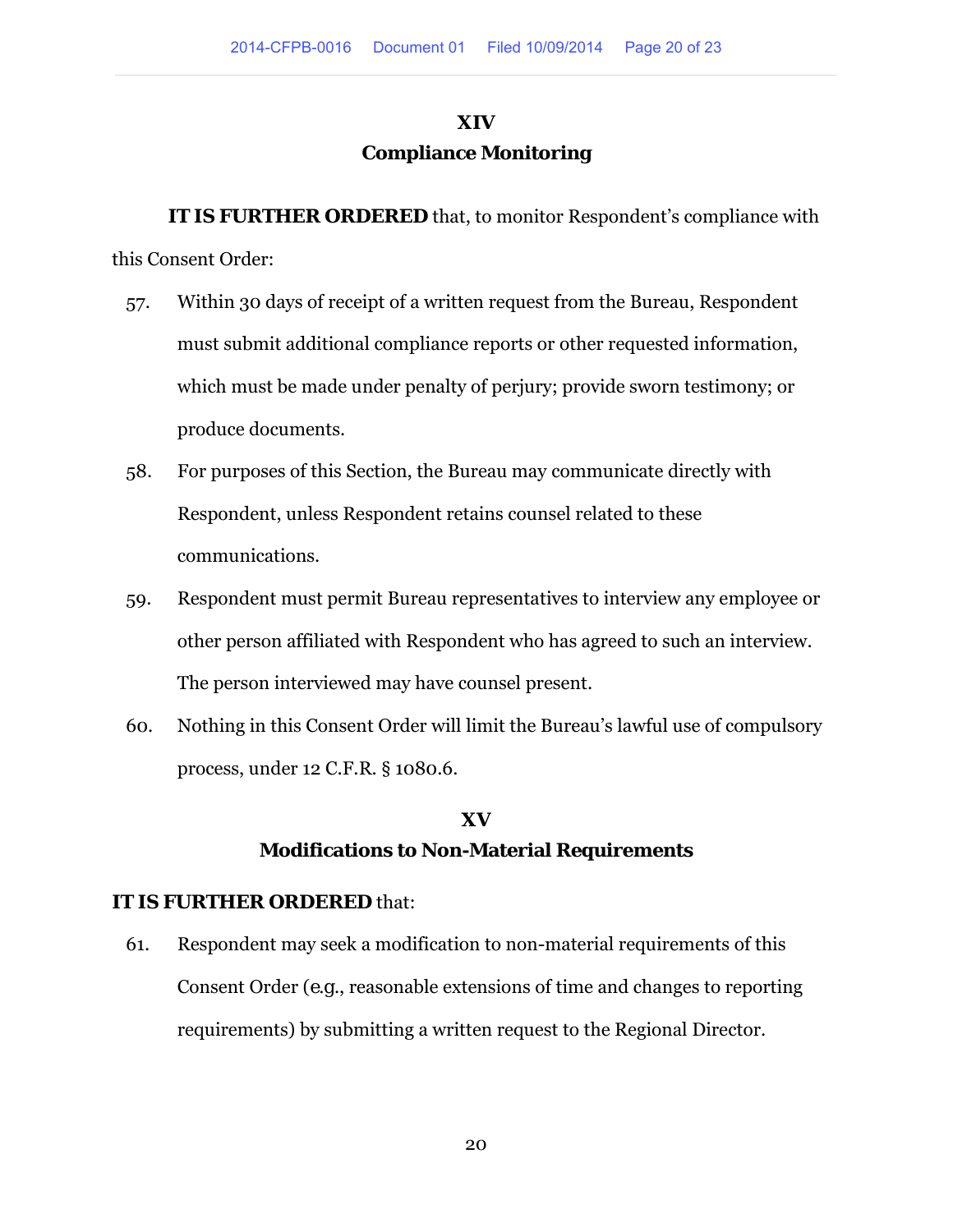62. The Regional Director may, in his/her discretion, modify any non-material requirements of this Consent Order (*e.g*., reasonable extensions of time and changes to reporting requirements) if he/she determines good cause justifies the modification. Any such modification by the Regional Director must be in writing.

## **XVI Administrative Provisions**

- 63. The provisions of this Consent Order do not bar, estop, or otherwise prevent the Bureau, or any other governmental agency, from taking any other action against Respondent, except as described in Paragraph 64.
- 64. The Bureau releases and discharges Respondent from all potential liability for law violations that the Bureau has or might have asserted based on the practices described in Section IV of this Consent Order, to the extent such practices occurred before the Effective Date and the Bureau knows about them as of the Effective Date. The Bureau may use the practices described in this Consent Order in future enforcement actions against Respondent and its affiliates, including, without limitation, to establish a pattern or practice of violations or the continuation of a pattern or practice of violations or to calculate the amount of any penalty. This release does not preclude or affect any right of the Bureau to determine and ensure compliance with the Consent Order, or to seek penalties for any violations of the Consent Order.
- 65. This Consent Order is intended to be, and will be construed as, a final Consent Order issued under Section 1053 of the CFPA, 12 U.S.C. § 5563, and expressly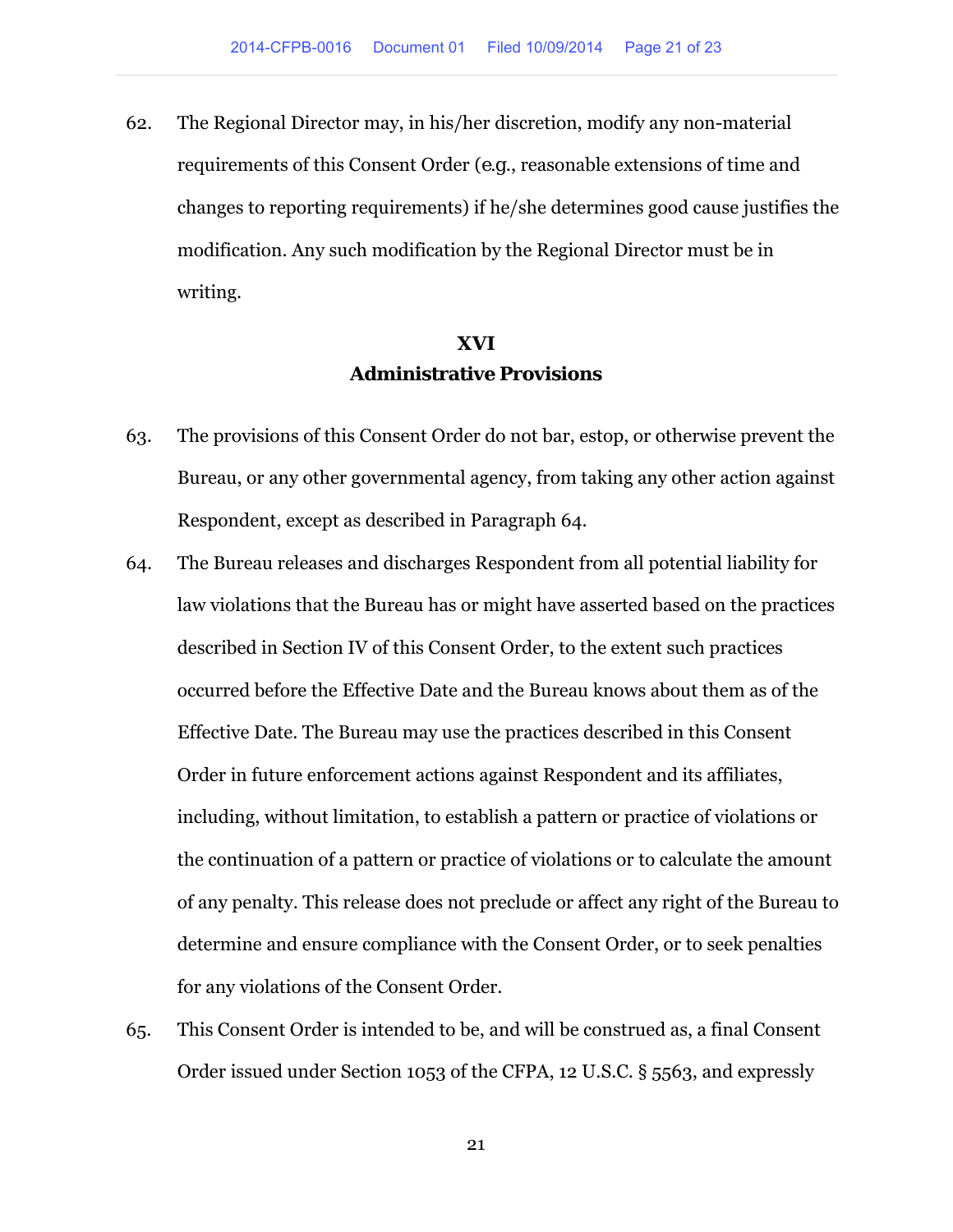does not form, and may not be construed to form, a contract binding the Bureau or the United States.

- 66. The Consent Order will terminate 5 years from the Effective Date or 5 years from the most recent date that the Bureau initiates an action alleging any violation of the Consent Order by Respondent. If such action is dismissed or the relevant adjudicative body rules that Respondent did not violate any provision of the Consent Order, and the dismissal or ruling is either not appealed or upheld on appeal, then the Consent Order will terminate as though the action had never been filed. The Consent Order will remain effective and enforceable until such time, except to the extent that any provisions of this Consent Order have been amended, suspended, waived, or terminated in writing by the Bureau or its designated agent.
- 67. Calculation of time limitations will run from the Effective Date and be based on calendar days, unless otherwise noted.
- 68. The provisions of this Consent Order will be enforceable by the Bureau. For any violation of this Consent Order, the Bureau may impose the maximum amount of civil money penalties allowed under section 1055(c) of the CFPA, 12 U.S.C. § 5565(c). In connection with any attempt by the Bureau to enforce this Consent Order in federal district court, the Bureau may serve Respondent wherever Respondent may be found and Respondent may not contest that court's personal jurisdiction over Respondent.
- 69. This Consent Order and the accompanying Stipulation contain the complete agreement between the parties. The parties have made no promises, representations, or warranties other than what is contained in this Consent